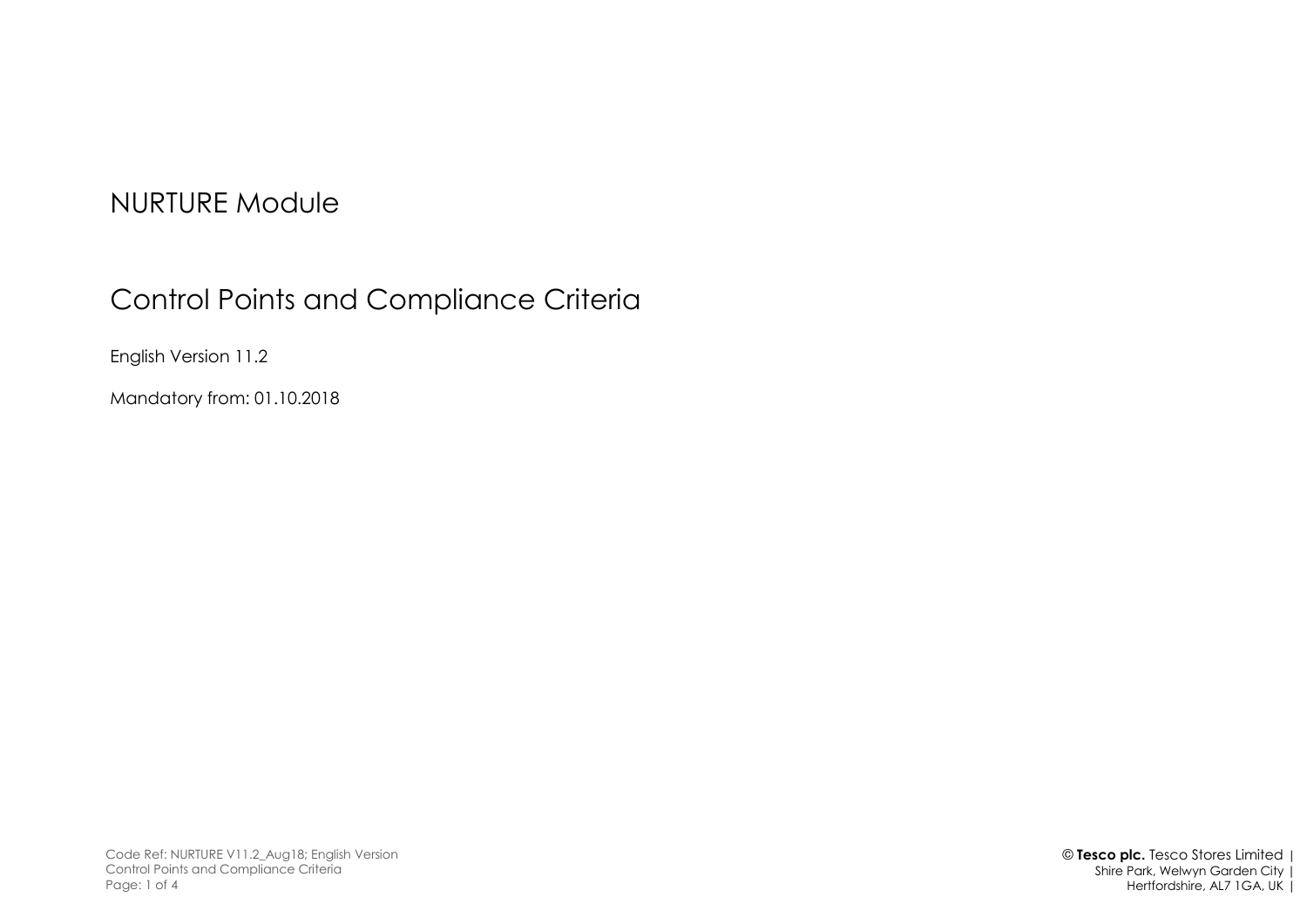### **NURTURE Module Control Points and Compliance Criteria**

Version 11.2 Aug18

| $N^{\circ}$             | <b>Control Point</b>                                                                                                                                                                                                                                                                                                                                                                                                                                                                                                                                                        | <b>Compliance Criteria</b>                                                                                                                                                                                                                                                                                                                                                                                                                              | Level                                                                             |
|-------------------------|-----------------------------------------------------------------------------------------------------------------------------------------------------------------------------------------------------------------------------------------------------------------------------------------------------------------------------------------------------------------------------------------------------------------------------------------------------------------------------------------------------------------------------------------------------------------------------|---------------------------------------------------------------------------------------------------------------------------------------------------------------------------------------------------------------------------------------------------------------------------------------------------------------------------------------------------------------------------------------------------------------------------------------------------------|-----------------------------------------------------------------------------------|
| <b>NM</b><br><b>QMS</b> | Does the assessment of the Quality Management System (QMS) of<br>the producer group or of the Option 1 Multi-site producer with QMS<br>show evidence of the correct implementation of the NURTURE<br>Module for all participating producer group members/production<br>sites?                                                                                                                                                                                                                                                                                               | The assessment of the QMS of the producer group/Option 1 Multi-site<br>producer with QMS demonstrates that the NURTURE Module is<br>correctly implemented and internally assessed annually. Non-<br>compliances are identified and corrective actions are taken to<br>enable compliance of all participating producer group members.<br>There is a system in place to regularly inform and train key staff on<br>the Tesco Nurture Module requirements. | Major Must<br>(applicable to<br>Option 2 and<br>Option 1 Multi-<br>Site with QMS) |
| NM <sub>1</sub>         | Does the producer have approved (current) Plant Protection<br>Product Lists (PPPLs) available for all crops registered for supply to<br>Tesco?                                                                                                                                                                                                                                                                                                                                                                                                                              | An approved PPPL is available for all registered crops. Version control<br>is maintained. The sites are working according to the current PPPL<br>versions. An approved PPPL is a PPPL registered with a Tesco<br>approved PPPL contractor:<br>within the last 12 months.<br>or the PPPL was valid at the time of PPP application, e.g. in the<br>case of stored crops<br>No N/A.                                                                        | Major Must                                                                        |
| NM <sub>2</sub>         | Do the spray records show that the producer has only used Plant<br>Protection Products (PPPs) listed on the approved PPPL?                                                                                                                                                                                                                                                                                                                                                                                                                                                  | Only PPPs approved in the country of production and with a<br>composition listed on the PPPL are used on crops registered for<br>supply to Tesco. Trade names, active ingredients, concentrations<br>used and harvest intervals comply with the PPPL. Conditions of Use<br>on the approved PPPL must be followed, for example applying the<br>PPP in a way that is sensitive to bees and other pollinators. No N/A.                                     |                                                                                   |
| NM <sub>3</sub>         | Is the residue monitoring system used by the producer capable of<br>The residue monitoring system in place is capable of detecting<br>analysing residues of any PPP listed on the PPPLs as well as other<br>residues both listed on the PPPL and those not listed on the PPPL. The<br>active ingredients? Do residue tests show no detections of PPPs not<br>producer shall have residue analysis which cover all the active<br>listed on the PPPL?<br>ingredients used during the season. There are no detections of<br>residues from PPPs not listed on the PPPL. No N/A. |                                                                                                                                                                                                                                                                                                                                                                                                                                                         | Major Must                                                                        |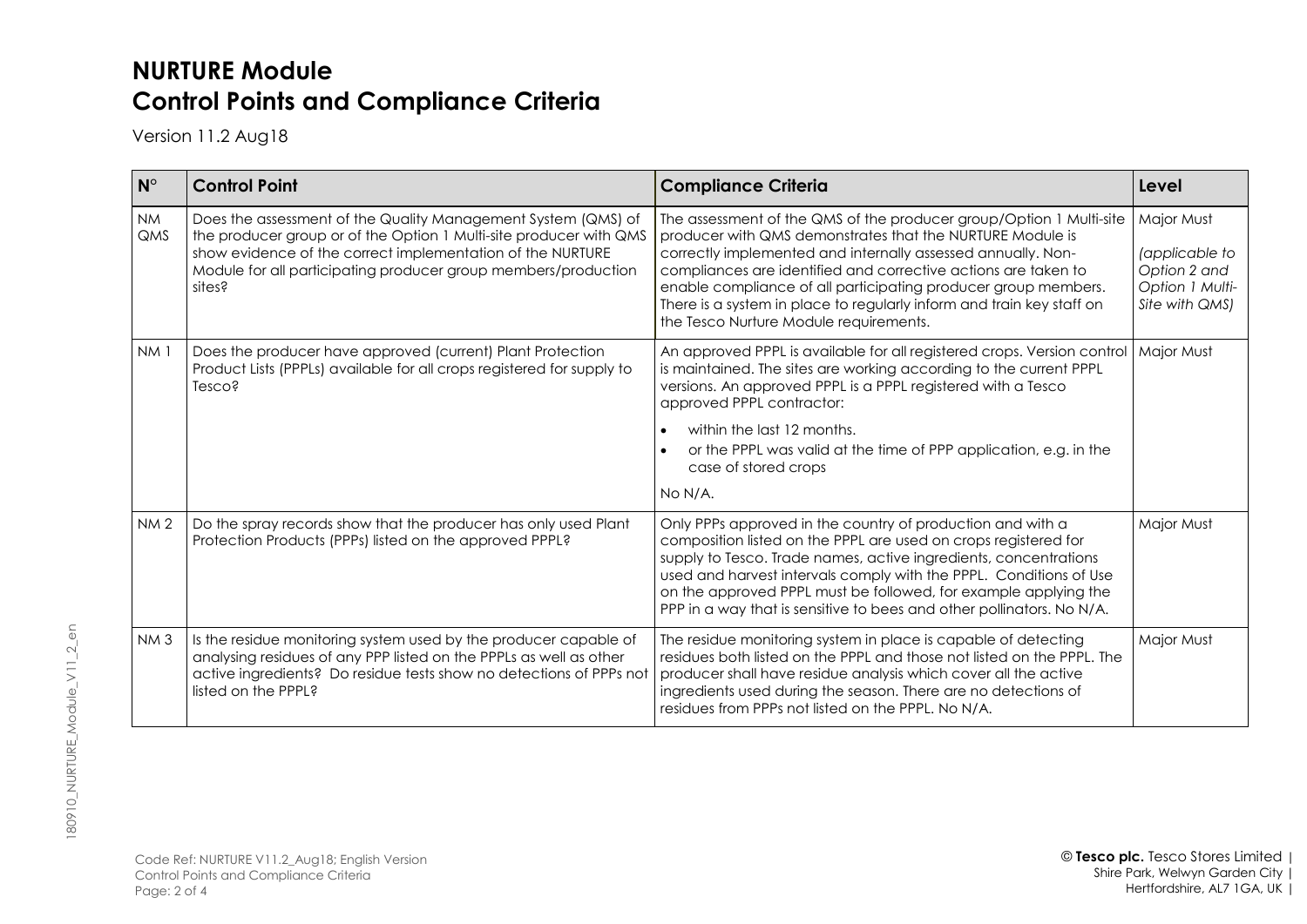### **NURTURE Module Control Points and Compliance Criteria**

Version 11.2 Aug18

| $N^{\circ}$ | <b>Control Point</b>                                                                                                                                                                                                                                    | <b>Compliance Criteria</b>                                                                                                                                                                                                                                                                                                                                                                                                                                                               | Level      |
|-------------|---------------------------------------------------------------------------------------------------------------------------------------------------------------------------------------------------------------------------------------------------------|------------------------------------------------------------------------------------------------------------------------------------------------------------------------------------------------------------------------------------------------------------------------------------------------------------------------------------------------------------------------------------------------------------------------------------------------------------------------------------------|------------|
| <b>NM4</b>  | Do the PPPs stored by the producer reflect the spray records and<br>PPPLs for the crop registered?<br>If there are PPPs present that are not listed on the PPPL, does the<br>producer have documentation to support the presence of these<br>chemicals? | There is clear evidence that the producer has appropriate<br>procedures in place to manage PPPs usage. PPPs stored on site not<br>listed on the PPPL are not used on crop grown for Tesco.<br>When PPPs other than those listed in the approved PPPL are stored,<br>the producer can justify their presence. No N/A.                                                                                                                                                                     | Major Must |
| <b>NM5</b>  | Is there a procedure to prevent crops not treated in compliance<br>with the approved PPPL entering the Tesco supply chain, and is this<br>procedure effectively implemented?<br>Ref. GLOBALG.A.P. IFA V. 5 AF13/AF14                                    | There is a procedure in place to prevent crops/products not<br>conforming to Tesco PPPL requirements from entering the Tesco<br>supply chain.<br>Where necessary, non-compliant crop can be identified and<br>withdrawn.<br>If only part of a registered product is supplied to Tesco, requirements<br>set in the GLOBALG.A.P. Control Points & Compliance Criteria AF 13<br>(Traceability and Segregation) and AF 14 (Mass Balance) have to be<br>applied for the Tesco supply. No N/A. | Major Must |